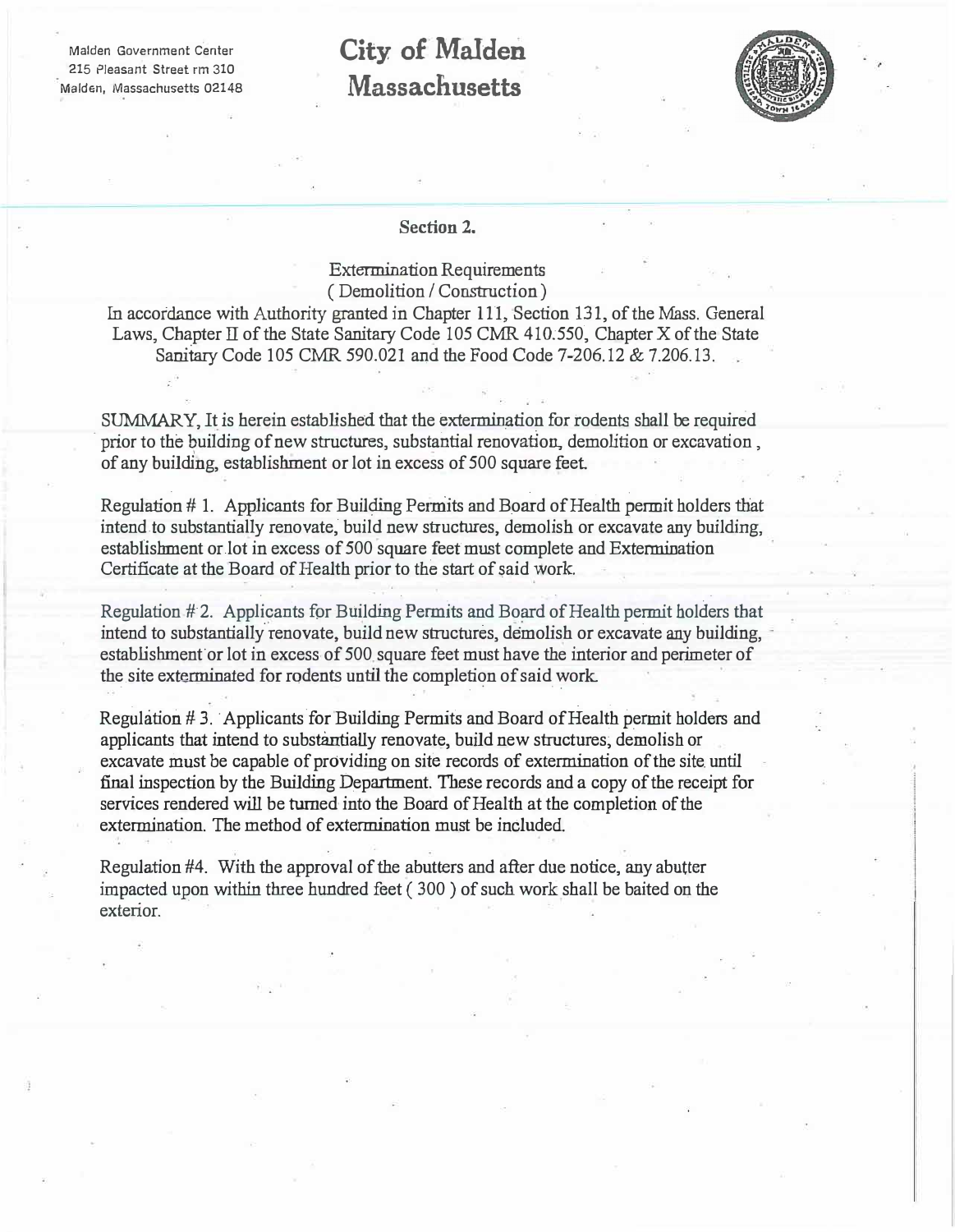Regulation 5. All extermination work within the City of Malden shall be completed by a licensed pest control operator, shall be consistent with good integrated pest management practices and comply with all local, state or federal regulation.

### Regulation# 6. ENFORCEMENT

r-

Agents and employees of the Board of Health have the power to enforce the provisions of this regulation. Violation of this ordinance may also be enforced in the manner provided under Massachusetts General Laws Chapter 40, Section 21D and shall punishable as follows:

| (a) first offense       | warning                                        |  |  |
|-------------------------|------------------------------------------------|--|--|
| (b) second offense      | \$50.00 fine                                   |  |  |
| (c) third offense       | \$100.00 fine                                  |  |  |
| (d) subsequent offenses | not less than \$100.00 nor more than \$300.00. |  |  |

Each twenty-four hour period during which a violation exists shall constitute a separate offense, and a separate and additional fine shall be imposed.